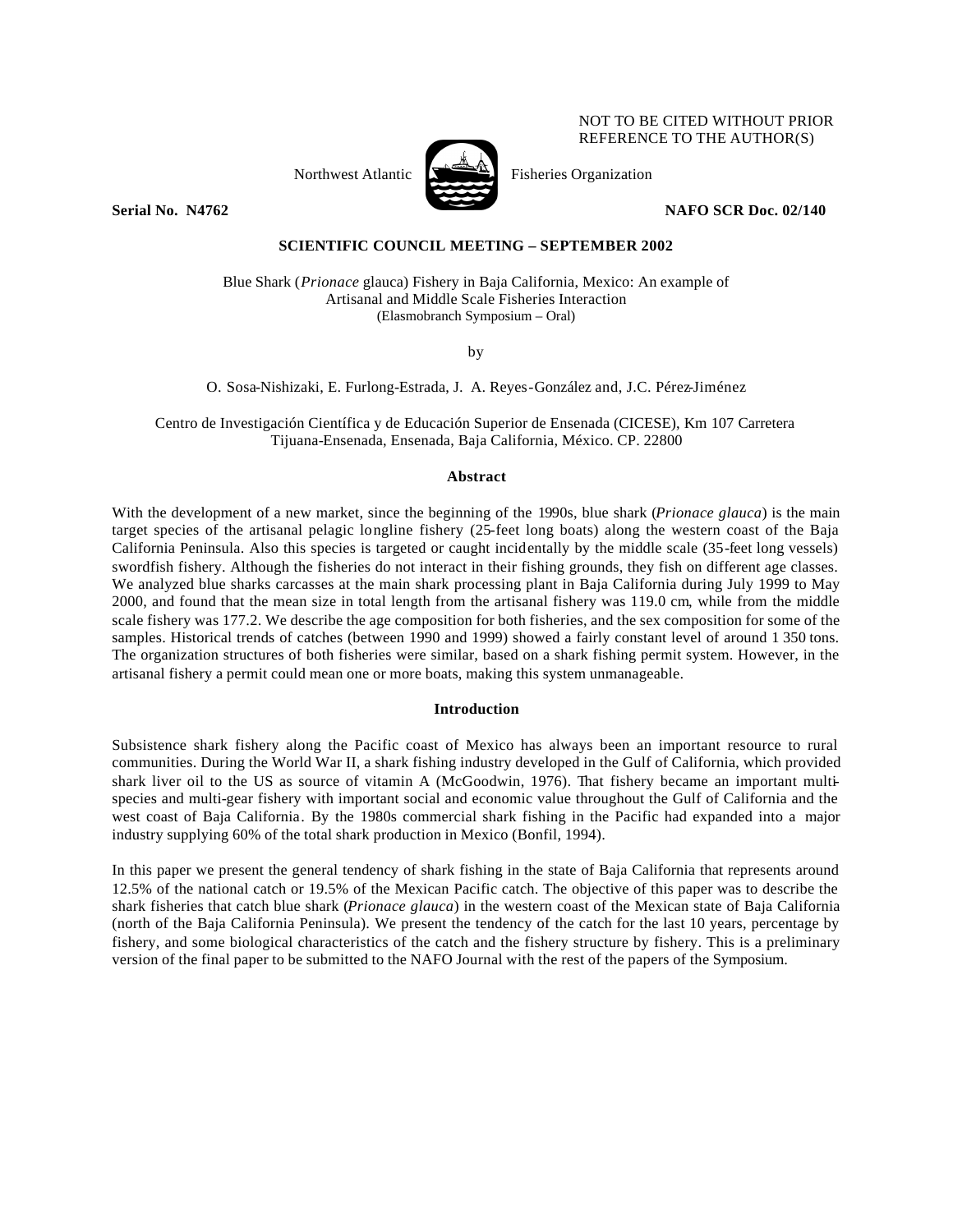# **Materials and Methods**

## Fisheries Data

### *Landings*

Shark landings statistics in weight, 1976-1999, were obtained from the Mexican Fisheries Ministry office in Baja California. Because these statistics were not reported by shark species, the general trend in time of the pooled catches was analyzed.

## *Fisheries description*

Blue shark fishing in Baja California is carried out by two main fisheries: artisanal (small size vessels) along the west coast of the state (Fig.1), and the commercial swordfis h drift net fishery based in Ensenada Port (or middle size vessels). Vessels, gear, and fishing strategy were described based on direct observations and semi-structured interviews at different landings sites. The proportion of landings by each of the main artisanal fishery landing sites was calculated. Also for recent years, 1990-1999, the proportion of the landings for each fishery (small and middle size) was determined.

### Length Frequencies

In order to understand the shark length frequency distribution per fishery, we sampled blue sharks at the main shark processing plant (Pesquera Cortez) in Ensenada during July 1999 through May 2000 on a monthly basis. Sharks were dressed at sea (headed and eviscerated), therefore lengths of these specimens were alternate lengths (AL). Alternate length was measured to the nearest millimeter (mm) from the origin of the first dorsal fin to the origin of the second dorsal fin. Alternate length in centimeters (cm) was converted to total length (TL) in cm by using the regression equation (Holts, pers. comm.)<sup>1</sup>:

TL = 12.716 + 3.379(AL)  $[n= 6,700 \text{ r}^2 = 0.98]$ 

Using the processing plant records we found the origin of each of the sampled sharks. The majority of samples (80%) were sharks caught by the commercial swordfish drift net fishery, while the balance came from the artisanal fisheries. Because of the dressing method of the commercial fishery, the sex of the sharks could not be determined, only the sex composition in the artisanal fishery samples was recorded.

## **Results**

#### Fisheries

Between 1990 and 1999 Mexican shark landings have fluctuated between 36 000 and 25 000 tons (Fig. 2). But the species composition of the catch is unknown. The Pacific coast catch have represented 60% of the national catches. Baja Californian states catches during this period fluctuated around 2 500 tons, which represented almost 12.5% of the national catch and 19.5% of the Pacific catches (Fig. 2). Even this statistics are not reported by species, based in our observations blue sharks catches can be roughly calculated representing less than half of the reported catch, that is to say 1 050 tons per year during 1990 and 1999.

Blue sharks have being caught by the artisanal (or small size) fishery using pelagic longlines (around 1 500 m long with 500 hooks) since the beginning of 1990s when a fairly good local blue shark market was developed. However, since 1993 due to the good market that was developed for the meat of this shark, the swordfish fishery based in Ensenada (Holts *et al*., 1998) started to land blue shark as an alternative species in their fishing trips (Fig. 3). This fishery use drift gill nets of around 2 km long with 18-24 mesh size, and a 26% of shark by-catch has being reported (Sosa-Nishizaki *et al*., 1993) where blue shark represented the 54%.

 $\overline{a}$ <sup>1</sup> Dave Holts, National Marine Fisheries Service, Southwest Fisheries Science Center, La Jolla, CA 92038, USA.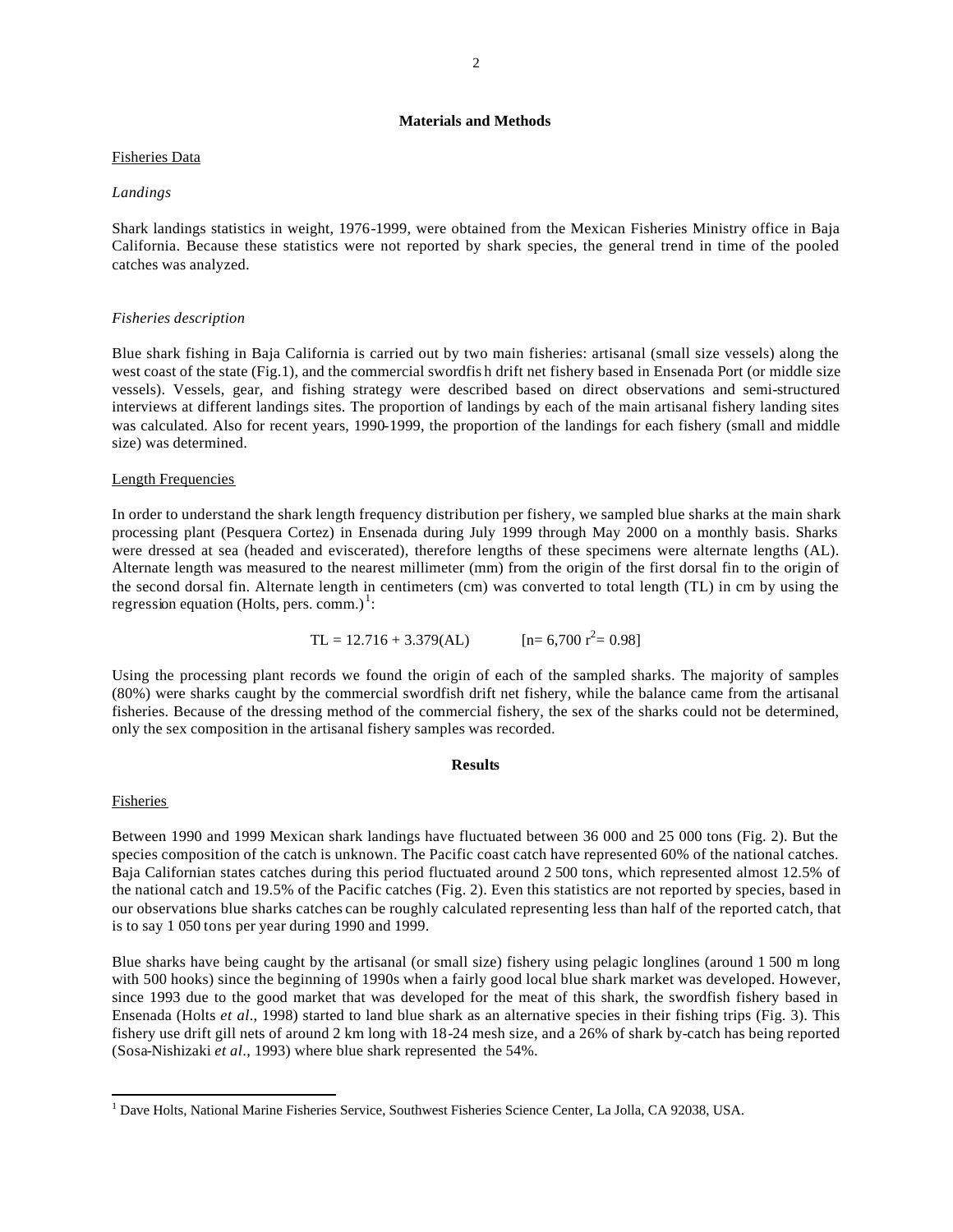#### Fishery structure

Shark fishery in Mexico has being managed by a shark fishing permit system. Since 1993 there has being a permit moratoria. However the number of small vessel permits for the state of Baja California is unknown. By our interviews we found that two permits were in use for catching sharks by this fishery, but they were issued as multispecies type. One of the permits allowed the use of 15 small size vessels, and the other 38 vessels. The basic organization in this fishery consisted on: fishing permit and vessels owner whom will supply to two fishermen for each boat gasoline, fishing gear and bait. After the fishing trip the owner of the vessel will receive shark carcasses and fins, and depending of the revenues (after taking the coast of the fishing trip) he will pay to the fishermen. We found that in some fishing trips the fishermen did not earn any money.

The medium size fishery was composed by two types of fishing vessel: with shark fishing permit only ( $n = 22$ ) and swordfish and shark fishing permits ( $n = 33$ ). In this fishery we found the typical commercial type organization where they use one fishing permit for vessel, and the owner of the boat contracts the crew of the boat that usually is composed by 5 fishermen. The fishermen receive a salary for each fishing day, plus a bonus depending of the total catch for each fishing trip.

Both fisheries supplied a local meat market. Fins were sold to brokers but the final end of them was difficult to evaluate. Due to the high number of Chinese food restaurants in the region a part of the fin production might be consumed locally.

### Length Frequencies

Figure 4 shows the length frequencies distributions for each of the fisheries. The catch of the small size vessels had a sex rate (F:M) of 1.05:1, with specimens between 69 to 250 cm of total length, although the mode was in the 100-109 cm bin (Fig. 4). While the catch of the middle size vessels had a sex rate of 1.3:1, with specimens between 87- 280 cm of total length with a modes one at 160 cm and other in 210 cm (Fig. 4). In both fisheries the majority of the specimens were considered juveniles based in Nakano (1994).

#### **Discussion**

Interactions between fisheries have being described basically in two ways: fisheries that interact when they fish in the same area targeting different species, or fisheries that target the same species stock even they fish in different areas. Here we presented data for the second type of interaction. We are aware that these two fisheries use a blue shark stock that is shared with at least the USA. But when the sharks are in Mexican waters these two fisheries interact by fishing on them.

Most of the shark fished in both fisheries is juveniles, and the effects on the populations can not being assess with this information. Although, the effects of each fishery are expected to be different, especially because most of the small size vessel fishery specimens caught are juveniles, with some of the sharks having a size that could mean that the coastal area is a nursery area.

The permit system for the small size vessels seems to be not working and has permitted an excessive number of fishing vessels to participate in the fishery. We conclude that this system has to change to a vessel permit level, other whiles we will continue to have an uncontrolled level of fishing effort.

#### **References**

Bonfil, R. 1994. Overview of world elasmobranch fisheries. *FAO Fisheries technical paper 341.* 107p.

Holts, D.B., Julian, A., Sosa-Nishizaki, O. and Bartoo, N.W. 1998. Pelagic shark fisheries along the west coast of the United States and Baja California, Mexico. *Fisheries Research* 39: 115-125.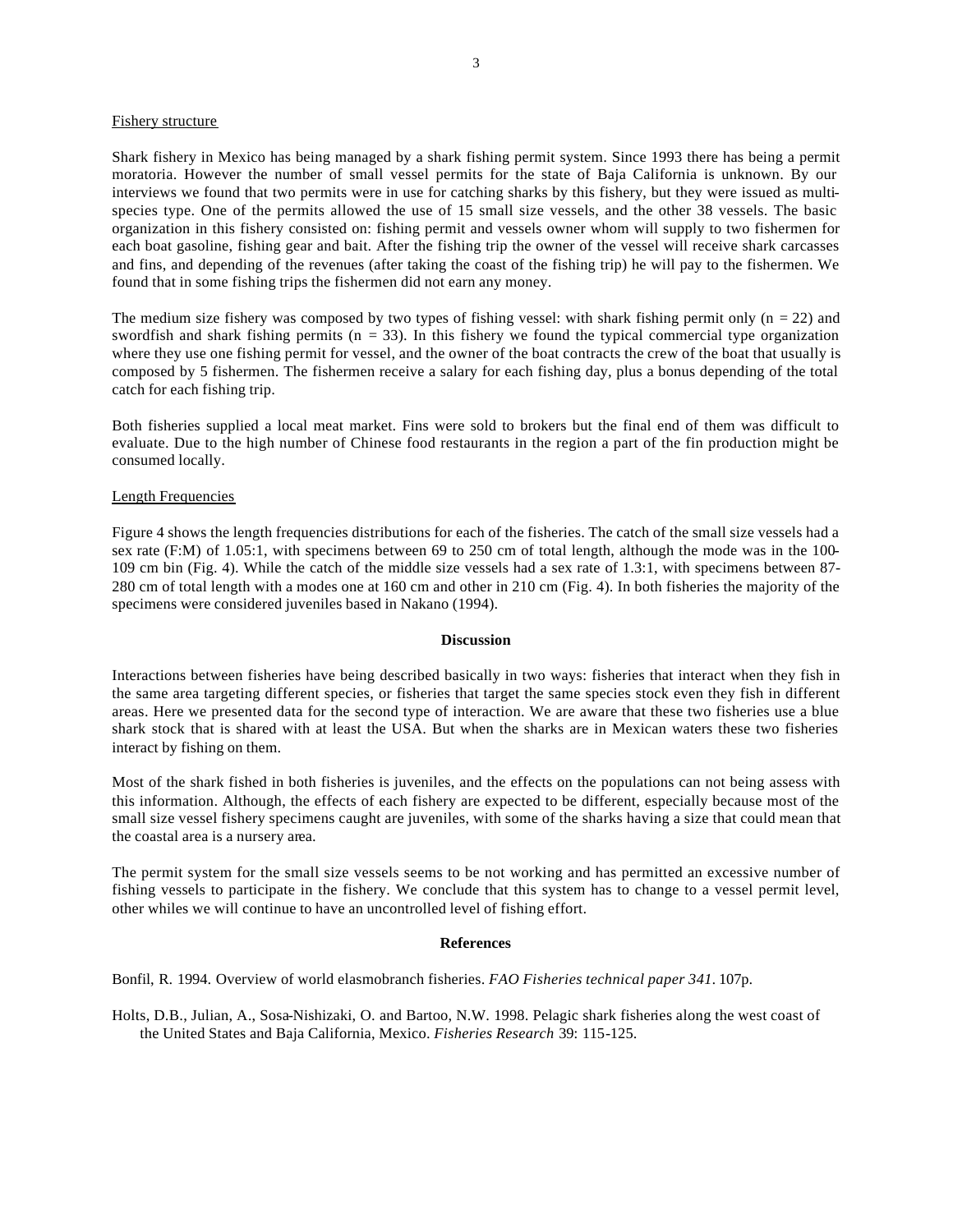McGoodwin, 1976. Society, economics and shark fishing crews in eastern-north Pacific. *Ethnology* 15: 377-391.

- Nakano, H. 1994. Age, reproduction and migration of blue shark in the north Pacific Ocean. *Bulletin National Research Institute of Far Seas Fisheries*. 31: 141-256.
- Sosa-Nishizaki, O. De la Rosa P.R, Castro, L.R., Grijalva, C.M. y De la Rosa V.J. 1993. Reporte anual 1992 del proyecto: Estudio biológico pesquero del pez espada (*Xiphias gladius*) y otras especies de picudos (Marlines y Pez Vela). *CICESE: CTCECT 9306*. 44pp.



Fig. 1. Fishing areas for small (artisanal) and medium size fisheries (mediana altura) off of Baja California Peninsula.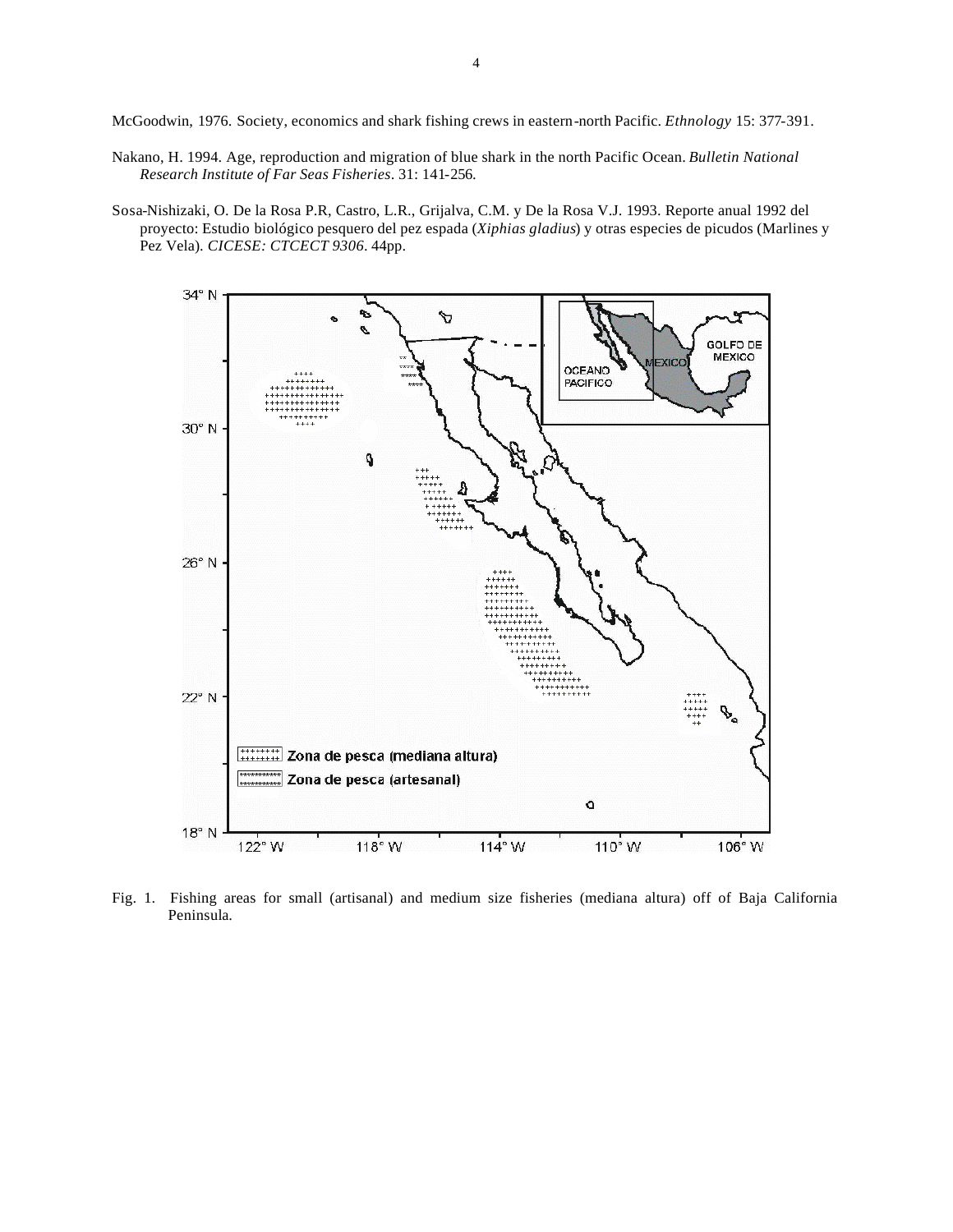

Fig. 2. National, Pacific coast and Baja California state's shark landings time series caught by all fisheries.



Fig. 3. Origin of the shark catches in percentage by fishery.